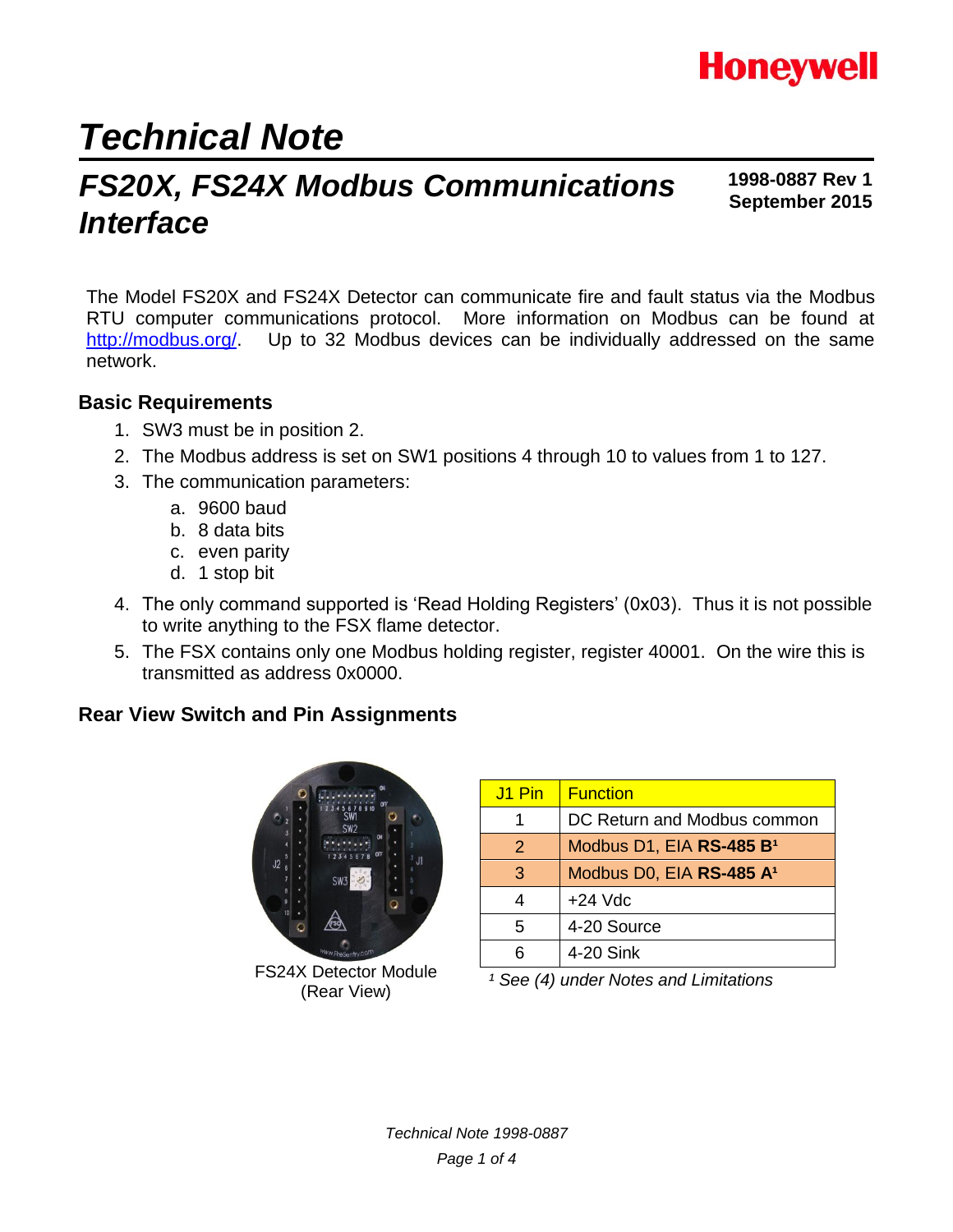# *Technical Note*

| <b>Modbus</b><br><b>Address</b> | <b>Leave OFF</b> |                |            | <b>Switch SW1 Positions</b> |            |            |     |            |            |                  |
|---------------------------------|------------------|----------------|------------|-----------------------------|------------|------------|-----|------------|------------|------------------|
|                                 | 1                | $\overline{2}$ | 3          | 4<br><b>MSB</b>             | 5          | 6          | 7   | 8          | 9          | 10<br><b>LSB</b> |
| 127                             | OFF              | OFF            | OFF        | ON                          | ON         | <b>ON</b>  | ΟN  | ON         | ΟN         | ON               |
| 126                             | OFF              | OFF            | <b>OFF</b> | 0N                          | ON         | ON         | ON  | ON         | ΟN         | <b>OFF</b>       |
| 125                             | OFF              | OFF            | OFF        | ON                          | ON         | ON         | ON  | <b>ON</b>  | OFF        | ON               |
| 124                             | <b>OFF</b>       | OFF            | <b>OFF</b> | ON                          | ΟN         | ON         | ON  | ON         | <b>OFF</b> | <b>OFF</b>       |
|                                 |                  |                |            |                             |            |            |     |            |            |                  |
| 004                             | OFF              | OFF            | OFF        | OFF                         | OFF        | OFF        | OFF | <b>ON</b>  | OFF        | <b>OFF</b>       |
| 003                             | OFF              | OFF            | OFF        | <b>OFF</b>                  | <b>OFF</b> | <b>OFF</b> | OFF | <b>OFF</b> | OΝ         | ON               |
| 002                             | OFF              | OFF            | OFF        | <b>OFF</b>                  | OFF        | OFF        | OFF | OFF        | ΟN         | OFF              |
| 001                             | OFF              | OFF            | OFF        | <b>OFF</b>                  | OFF        | OFF        | OFF | OFF        | OFF        | ON               |

## **Data Definitions**

The contents of Modbus Holding Register 40001 will be as listed in the table below.

| <b>Bit</b> | <b>Meaning</b>            |  |  |  |  |  |
|------------|---------------------------|--|--|--|--|--|
| $0$ (lsb)  | <b>Flame Alarm</b>        |  |  |  |  |  |
| 1          | <b>Internal PCB Fault</b> |  |  |  |  |  |
| 2          | <b>Voltage Fault</b>      |  |  |  |  |  |
| 3          | Heartbeat (alternates)    |  |  |  |  |  |
| 4          | <b>High-Temp Fault</b>    |  |  |  |  |  |
| 5          | <b>Self-Test Fault</b>    |  |  |  |  |  |
| 6          | <b>Relay Coil Fault</b>   |  |  |  |  |  |
| 7          | <b>Lid-Off Fault</b>      |  |  |  |  |  |
| 8          | always 0                  |  |  |  |  |  |
| 9          | always 0                  |  |  |  |  |  |
| 10         | always 0                  |  |  |  |  |  |
| 11         | always 0                  |  |  |  |  |  |
| 12         | always 0                  |  |  |  |  |  |
| 13         | always 0                  |  |  |  |  |  |
| 14         | always 0                  |  |  |  |  |  |
| 15 (msb)   | always 0                  |  |  |  |  |  |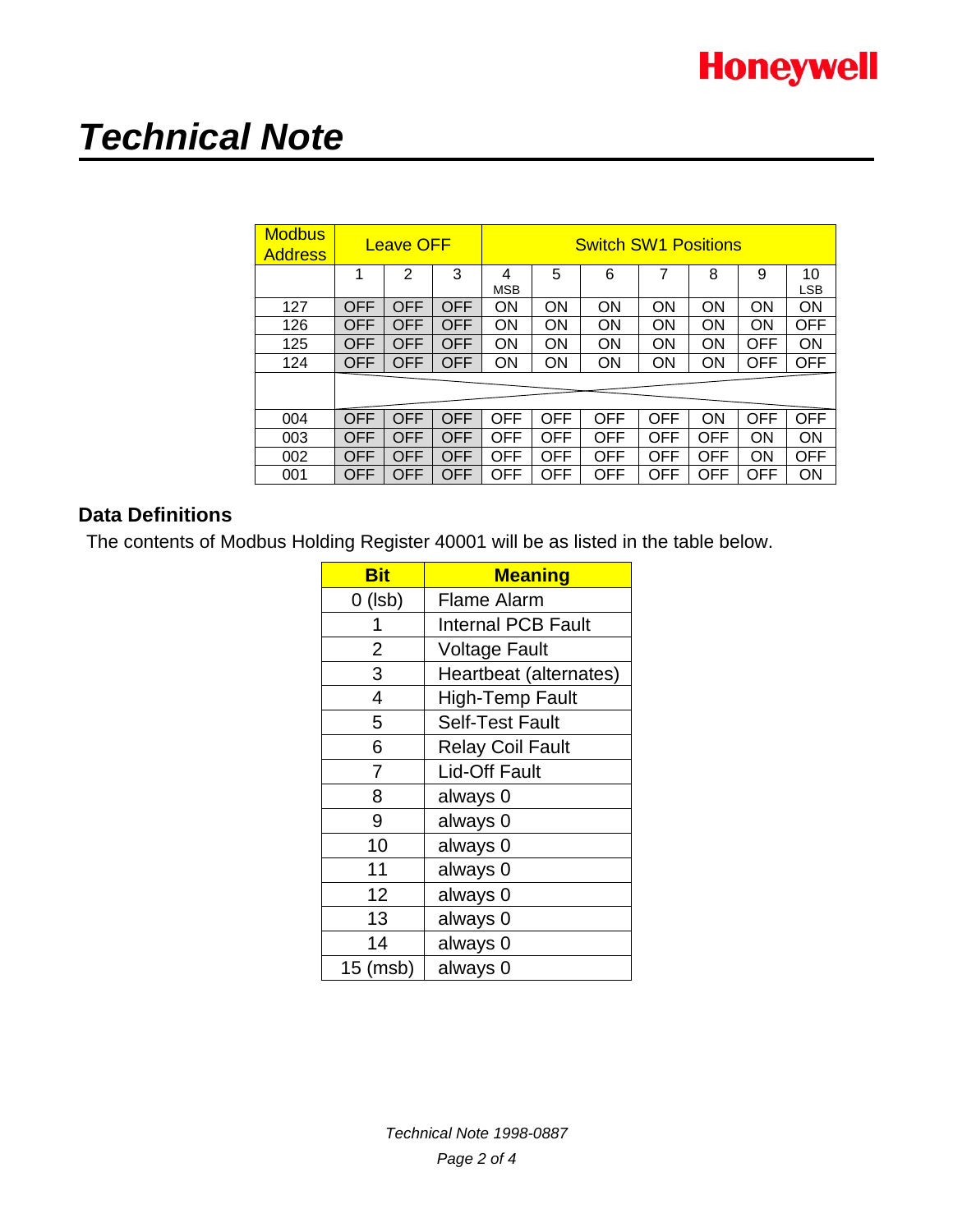# *Technical Note*

### **Notes and Limitation**

- 1. The FSX Detector Module can process a Modbus Master's command every 500 milliseconds. Commands should not be sent more frequently than this.
- 2. The FS24X does not return Modbus exception codes if an unsupported command is received. It is simply silent.
- 3. The FS24X returns response packets faster than some other Modbus devices. This requires that the master's transceiver for the half-duplex RS-485 physical layer must transition from transmit to receive immediately after the last bit is transmitted.
- 4. The symbols 'A' and 'B' are assigned differently than shown above on some products, including some Honeywell products. It may be necessary to flip the RS-485 wires to establish communications.
- 5. PC testing of the FS24X Modbus interface can be performed with an RS-485 transceiver such as the B&B Electronics model USOPTL4 and software. Suitable software includes such as Witte Software Modbus Poll and WinTECH Software Design ModScan32.
- 6. RS-485 is a 3 wire network. A common or ground connection must be made between J1 pin 1 and the other transceivers on the network.